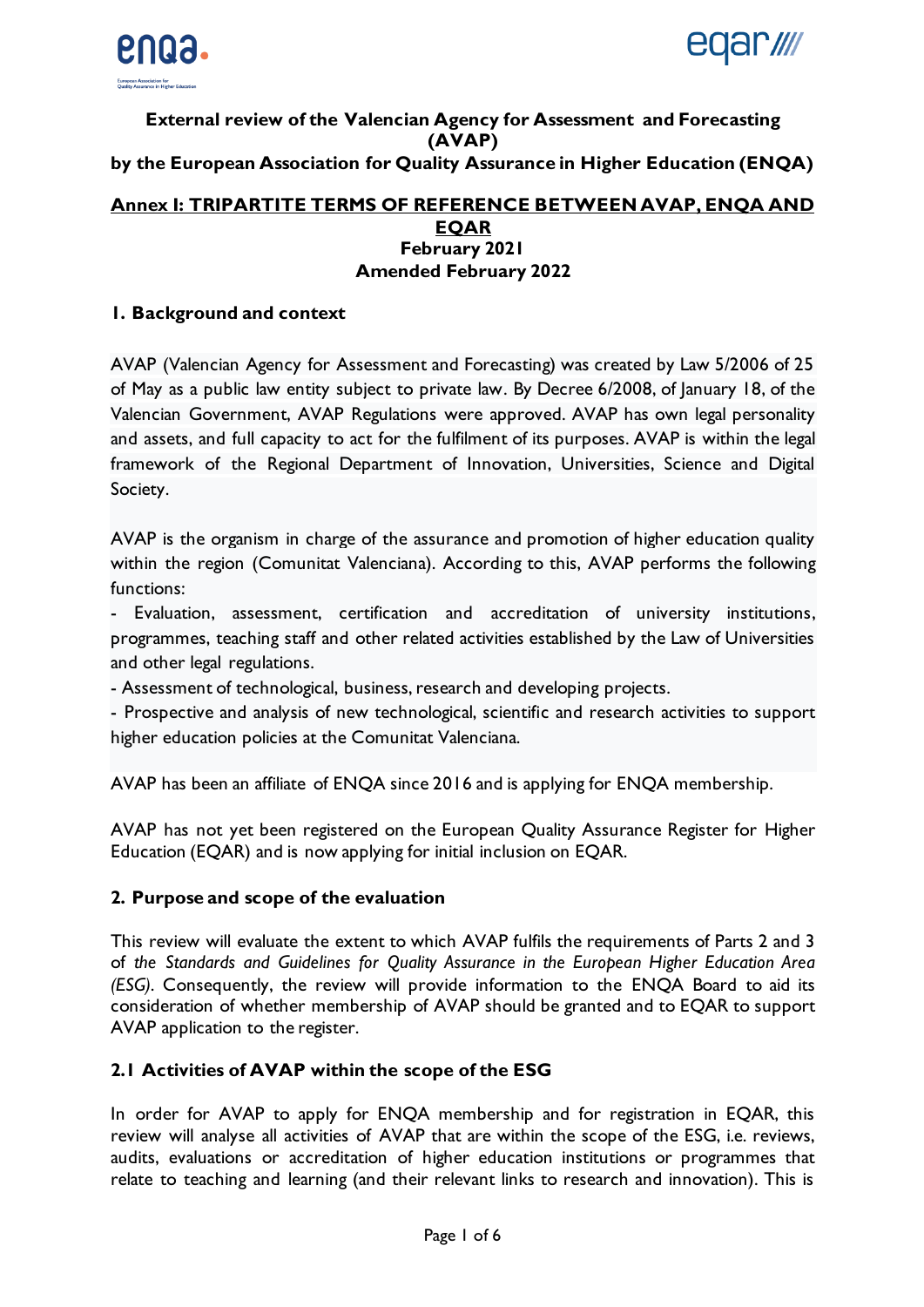independent of whether the activities are carried out within or outside the EHEA and whether they are obligatory or voluntary in nature.

The following activities of AVAP have to be addressed in the external review: 1.- Higher Education Institutions:

- 1. Evaluation, assessment, certification and accreditation of university institutions
- 2. Support Programme for the Evaluation of Teaching Activities (DOCENTIA)

While some activities are not yet carried out, the activities should nevertheless be covered and assessed in the self-evaluation and external review on the basis of the available processes and documentation.

#### 1I.- Programmes:

- 1.1- Authorization of new programmes
- 1.2- Follow-up of study programmes
- 1.3- Study progammes certification renewal

## **2.2 Other activities relevant to the application by AVAP**

In addition, the self-evaluation report and external review report should address how AVAP checks and ensures ESG compliance when recognising the results of a study programme evaluation carried out by contracted experts i.e. how does the agency ensures experts are trained and briefed; how does the agency ensure the inclusion of students in the group of experts; how are the roles and responsibilities in the group of experts assigned and distributed.

## **2.3 Activities outside the scope of the ESG**

1- Teaching staff accreditation.

#### **3. The review process**

The review will be conducted following the methodology of ENQA Agency Reviews. The process is designed in line with *the Guidelines for ENQA Agency Reviews* and the requirements of *the EQAR Procedures for Applications*.

The evaluation procedure consists of the following steps:

- Formulation and agreement on the Terms of Reference for the review between AVAP, ENQA and EQAR;
- Nomination and appointment of the review panel by ENQA;
- Notification of EQAR about the appointed panel;
- Self-assessment by AVAP including the preparation and publication of a self-assessment report;
- A site visit by the review panel to AVAP;
- Preparation and completion of the final evaluation report by the review panel;
- Scrutiny of the final evaluation report by the ENQA Review Committee;
- Analysis of the scrutiny by the ENQA Board and their decision regarding ENQA membership;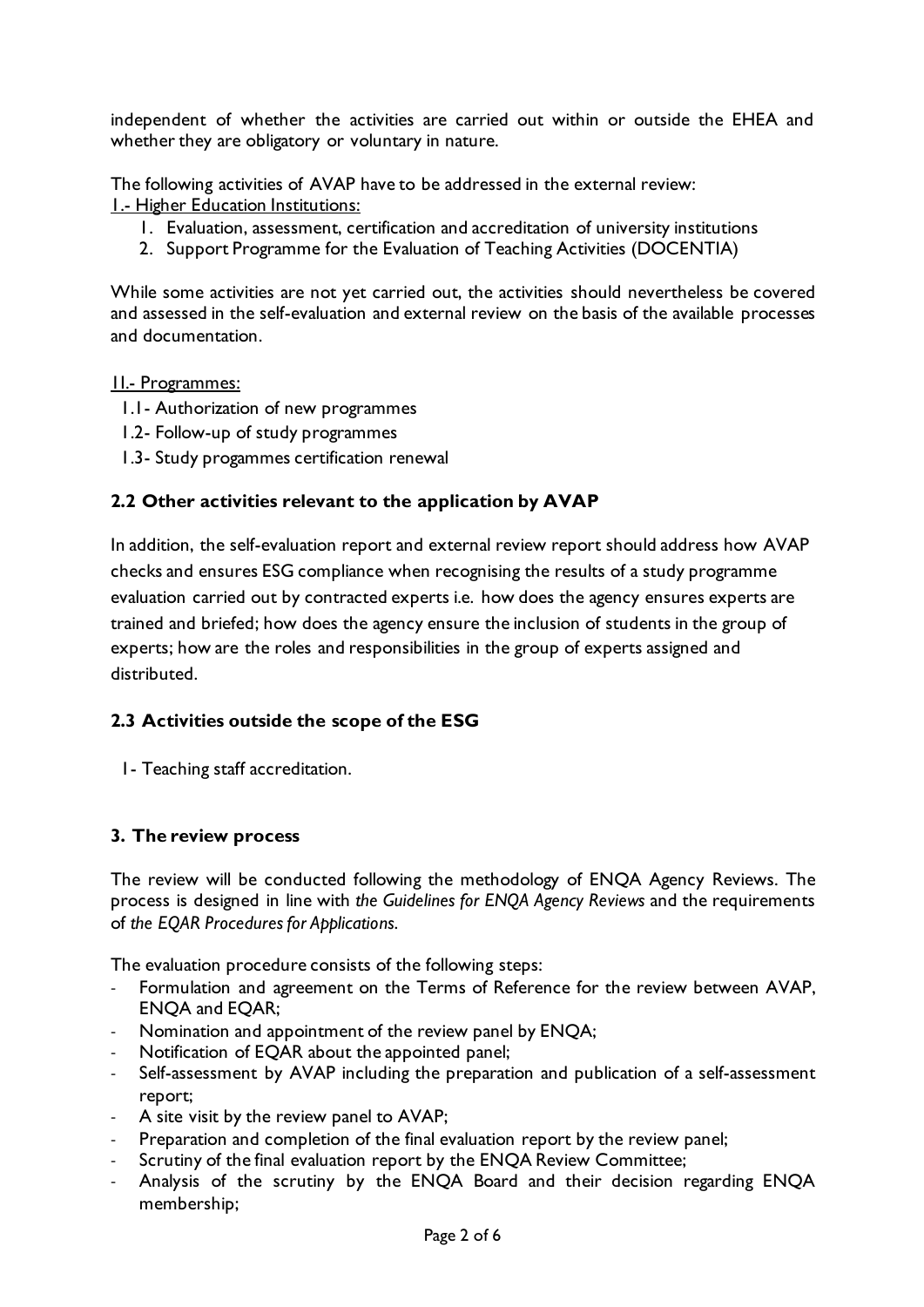- Decision making by the EQAR Register Committee on the agency's registration on EQAR;
- Follow-up of the panel's and/or the ENQA Board's recommendations by the agency, including a voluntary progress visit.

## **3.1 Nomination and appointment of the review team members**

The review panel consists of four members: one or two quality assurance experts (at least one of which is currently employed by an ENQA member agency), an academic employed by a higher education institution, a student member, and eventually a labour market representative (if requested). One of the members will serve as the chair of the review panel, and another member as a review secretary. For ENQA Agency Reviews at least one of the reviewers is an ENQA nominee (most often the QA professional[s]). At least one of the reviewers is appointed from the nominees of either the European University Association (EUA) or the European Association of Institutions in Higher Education (EURASHE), and the student member is always selected from among the ESU-nominated reviewers. If requested, the labour market representative may come from the Business Europe nominees or from ENQA. An additional panel member may be included in the panel at the request of the agency under review. In this case, an additional fee to cover the reviewer's fee and travel expenses is applied.

The panel will be supported by the ENQA Review Coordinator who will monitor the integrity of the process and ensure that ENQA's requirements are met throughout the process. The ENQA staff member will not be the secretary of the review and will not participate in the discussions during the site visit interviews.

Current members of the ENQA Board are not eligible to serve as reviewers.

ENQA will provide AVAP with the list of suggested experts and their respective curricula vitarum to establish that there are no known conflicts of interest. The experts will have to sign a non-conflict of interest statement as regards the AVAP review.

## **3.2 Self-assessment by AVAP, including the preparation of a self-assessment report**

AVAP is responsible for the execution and organisation of its own self-assessment process and shall take into account the following guidance:

- Self-assessment is organised as a project with a clearly defined schedule and includes all relevant internal and external stakeholders;
- The self-assessment report is broken down by the topics of the evaluation and is expected to contain, among others: a brief description of the national HE and QA system; background description of the current situation of the Agency; an analysis and appraisal of the current situation; proposals for improvement and measures already planned; a SWOT analysis; each criterion (ESG part 2 and 3) addressed individually, and considerations of how the agency has addressed the recommendations as noted in the ENQA Board's membership decision letter and the instances of partial compliance noted in the previous EQAR Register Committee decision of inclusion/renewal. All agency's QA activities (whether within their national jurisdiction or outside of it, and whether obligatory or voluntary) will be described and their compliance with the ESG analysed.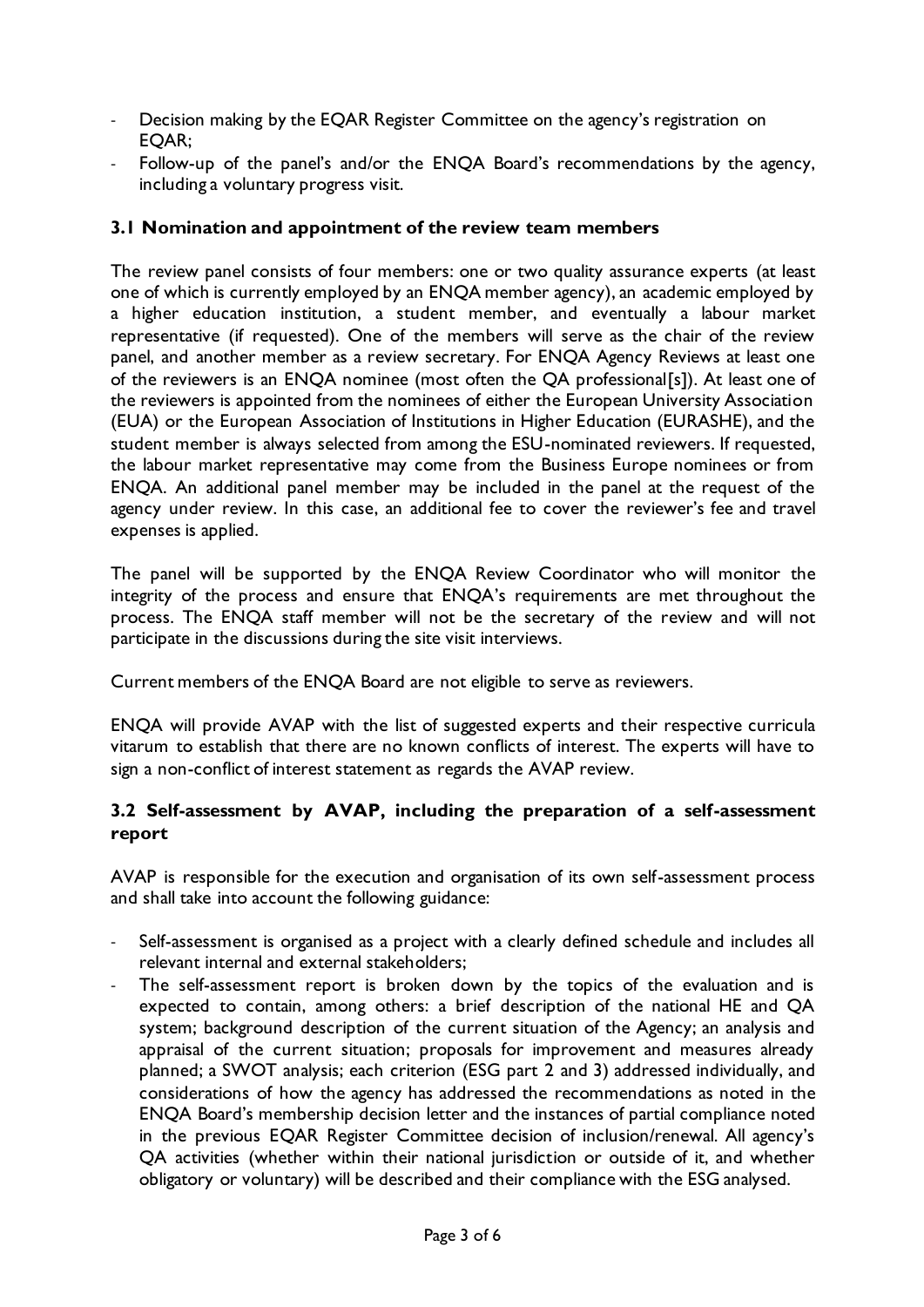- The report is well-structured, concise and comprehensively prepared. It clearly demonstrates the extent to which AVAP fulfils its tasks of external quality assurance and meets the ESG.
- The self-assessment report is submitted to the ENQA Secretariat which has four weeks to pre-scrutinise it before forwarding the report to the panel of experts. The purpose of the pre-scrutiny is to ensure that the self-assessment report is satisfactory for the consideration of the panel. The Secretariat will not judge the content of information itself but whether the necessary information, as stated in the guidelines for ENQA Agency Reviews, is present. For the second and subsequent reviews, the agency is expected to enlist the recommendations provided in the previous review and to outline actions taken to meet these recommendations. In case the self-assessment report does not contain the necessary information and fails to respect the requested form and content, the ENQA Secretariat reserves the right to reject the report and ask for a revised version within two weeks. In such cases, an additional fee of 1000 EUR will be charged to the agency.
- The report is submitted to the review panel a minimum of six weeks prior to the site visit.

## **3.3 A site visit by the review panel**

The review panel will draft a proposal of the site visit schedule which shall be submitted to the agency at least two months before the planned dates of the visit. The schedule is to include an indicative timetable of the meetings and other exercises to be undertaken by the review panel during the site visit, the duration of which is usually 2,5 days. The approved schedule shall be given to AVAP at least one month before the site visit, in order to properly organise the requested interviews.

The review panel will be assisted in a site visit by the ENQA Review Coordinator.

The site visit will close with a final de-briefing meeting outlining the panel's overall impressions but not its judgement on the ESG compliance of the agency or the granting or reconfirmation of ENQA membership.

## **3.4 Preparation and completion of the final evaluation report**

On the basis of the review panel's findings, the review secretary will draft the report in consultation with the review panel. The report will take into account the purpose and scope of the evaluation as defined under articles 2 and 2.1. It will also provide a clear rationale for its findings concerning each standard of part 2 and 3 of the ESG. A draft will be first submitted to the ENQA Review Coordinator who will check the report for consistency, clarity and language, and it will be then submitted to AVAP usually within 10 weeks of the site visit for comment on factual accuracy. If AVAP chooses to provide a position statement in reference to the draft report, it will be submitted to the chair of the review panel within two weeks after the receipt of the draft report. Thereafter, the review panel will take into account the statement by AVAP and finalise and submit the document to ENQA.

The report is to be finalised within three months of the site visit and will normally not exceed 40 pages in length.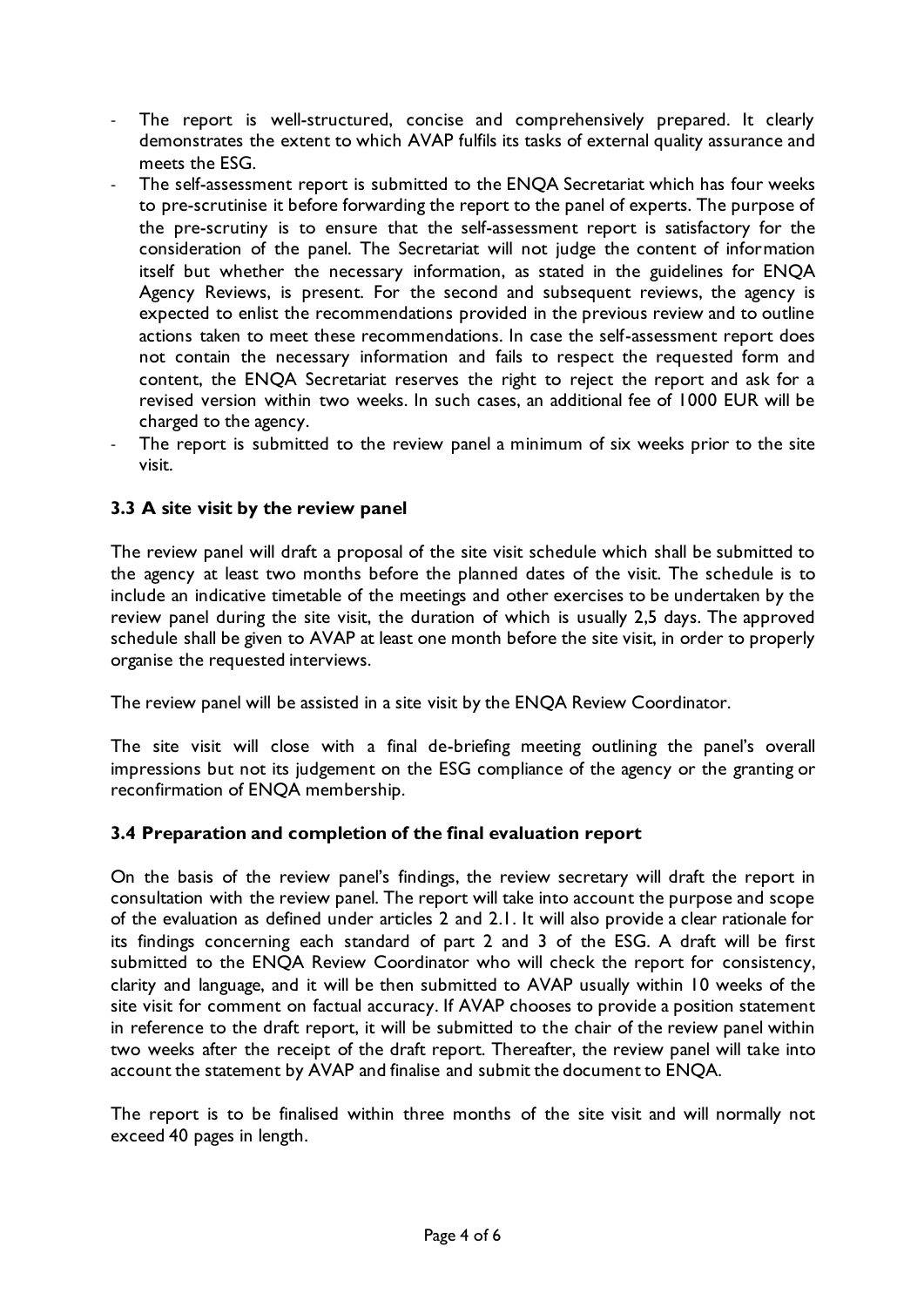When preparing the report, the review panel should also bear in mind the *EQAR Policy on the Use and Interpretation of the ESG* to ensure that the report will contain sufficient information for the consideration of the Register Committee of the agency's application to EQAR  $^{\mathsf{l}}$ .

For the purpose of applying for ENQA membership, AVAP is also requested to provide a letter addressed to the ENQA Board outlining its motivation for applying for membership and the ways in which AVAP expects to contribute to the work and objectives of ENQA during its membership. This letter will be taken into consideration by the Board together with the final evaluation report when deciding on the agency's membership.

## **4. Follow-up process and publication of the report**

AVAP will receive the expert panel's report and publish it on its website once the ENQA Board has approved the report. The report will also be published on the ENQA website, regardless of the review outcome and decision by the ENQA Board. As part of ENQA Agency Review follow-up activities, AVAP commits to react on the review recommendations and submit a follow-up report to the ENQA Board within the timeframe indicated in the Board's decision on membership. The follow-up report will be published on the ENQA website, in addition to the full review report and the Board's decision.

The follow-up report could be complemented by a small-scale progress visit to the agency performed by two members of the original panel (whenever possible). This visit will be used to discuss issues, based on the ESG, considered to be of particular importance or a challenge to AVAP. Its purpose is entirely developmental and has no impact on the judgement of membership and/or judgment of compliance of the agency with the ESG. Should the agency not wish to take advantage of this opportunity, it may opt out by informing the ENQA Review Coordinator about this.

## **5. Use of the report**

ENQA shall retain ownership of the report. The intellectual property of all works created by the expert panel in connection with the review contract, including specifically any written reports, shall be vested in ENQA.

The review report is used by the ENQA Board for the purpose of reaching a conclusion on whether AVAP can be admitted/reconfirmed as a member of ENQA. The report is also used as a basis for the Register Committee's decision on the agency's registration on EQAR. The review process is thus designed to serve these two purposes. However, the review report is to be considered final only after being approved by ENQA. Once submitted to ENQA and until it is approved by its Board, the report may not be used or relied upon by AVAP, the panel, or any third party and may not be disclosed without the prior written consent of ENQA. The approval of the report is independent of the decision of the ENQA Board on membership.

For the purposes of EQAR registration, the agency will submit the review report (once approved by the ENQA Board) via email to EQAR. The agency should also include its selfassessment report (in a PDF format), a Declaration of Honour, full curriculum vitae (CVs) of all review panel members and any other relevant documents to the application (i.e. annexes, statement to the review report, updates). EQAR is expected to consider the review report

<sup>&</sup>lt;sup>1</sup> See here: https://www.eqar.eu/assets/uploads/2020/09/RC\_12\_1\_UseAndInterpretationOfTheESG\_v3\_0.pdf